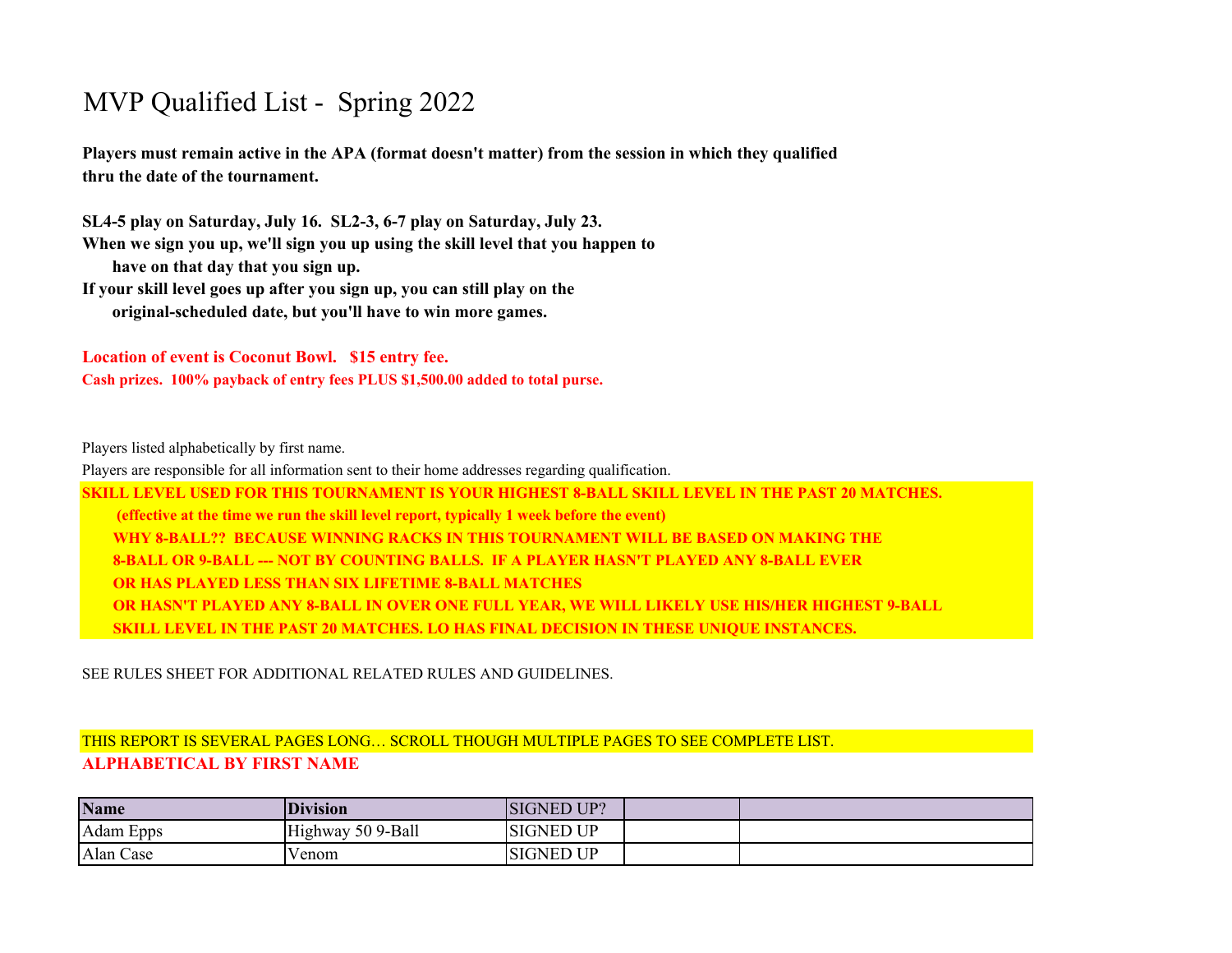| Amy Aranda               | Venom                  |                  |  |  |
|--------------------------|------------------------|------------------|--|--|
| Angel Ortega             | <b>Allison Fisher</b>  | <b>SIGNED UP</b> |  |  |
| Angela Iverson           | Double Jeopardy 9-Ball |                  |  |  |
| Angie Keil               | Comstock               |                  |  |  |
| Annette Altman           | <b>Allison Fisher</b>  |                  |  |  |
| Annie Aranda             | Cortez                 |                  |  |  |
| Avery Schroeder          | Cortez                 |                  |  |  |
| Benjamin Gaston          | Minnesota Fats         |                  |  |  |
| <b>Bobby Amos</b>        | Double Jeopardy 8-Ball | <b>SIGNED UP</b> |  |  |
| <b>Bobby Amos</b>        | Double Jeopardy 9-Ball | $\cdots$         |  |  |
| <b>Brandon Walker</b>    | Comstock               |                  |  |  |
| <b>Brandy Delaney</b>    | Mosconi                | <b>SIGNED UP</b> |  |  |
| <b>Brett Coe</b>         | <b>Fast Eddie</b>      |                  |  |  |
| <b>Brett Coe</b>         | Massey                 |                  |  |  |
| <b>Brian Barnard</b>     | Comstock               |                  |  |  |
| <b>Brian Barnard</b>     | Highway 50 8-Ball      |                  |  |  |
| Brian Sabiniano          | Bonanza                |                  |  |  |
| Briget Mariezcurrena     | Fernley/Fallon 8-Ball  |                  |  |  |
| Carlo Estrada            | Venom                  |                  |  |  |
| <b>Charles Moore</b>     | <b>Efren Reyes</b>     |                  |  |  |
| <b>Charles Valentine</b> | Fernley/Fallon 9-Ball  |                  |  |  |
| <b>Chelsey Harding</b>   | Bonanza                | <b>SIGNED UP</b> |  |  |
| Chris Dyer               | Bonanza                |                  |  |  |
| Chris Fludd              | Fernley/Fallon 9-Ball  |                  |  |  |
| Chris Soper              | Highway 50 9-Ball      |                  |  |  |
| Claudia Amos             | Double Jeopardy 8-Ball | <b>SIGNED UP</b> |  |  |
| Claudia Amos             | Mosconi                | $1111 - 1111$    |  |  |
| <b>Collin Gress</b>      | Goldstrike             |                  |  |  |
| <b>Colton Maloy</b>      | <b>Fast Eddie</b>      |                  |  |  |
| Corey Larson             | Goldstrike             |                  |  |  |
| <b>Courtney McClure</b>  | <b>Allison Fisher</b>  |                  |  |  |
| Cristina Martinez        | Double Jeopardy 9-Ball |                  |  |  |
| Dale Reynolds Jr.        | Massey                 |                  |  |  |
| Daniel Staggs            | Comstock               |                  |  |  |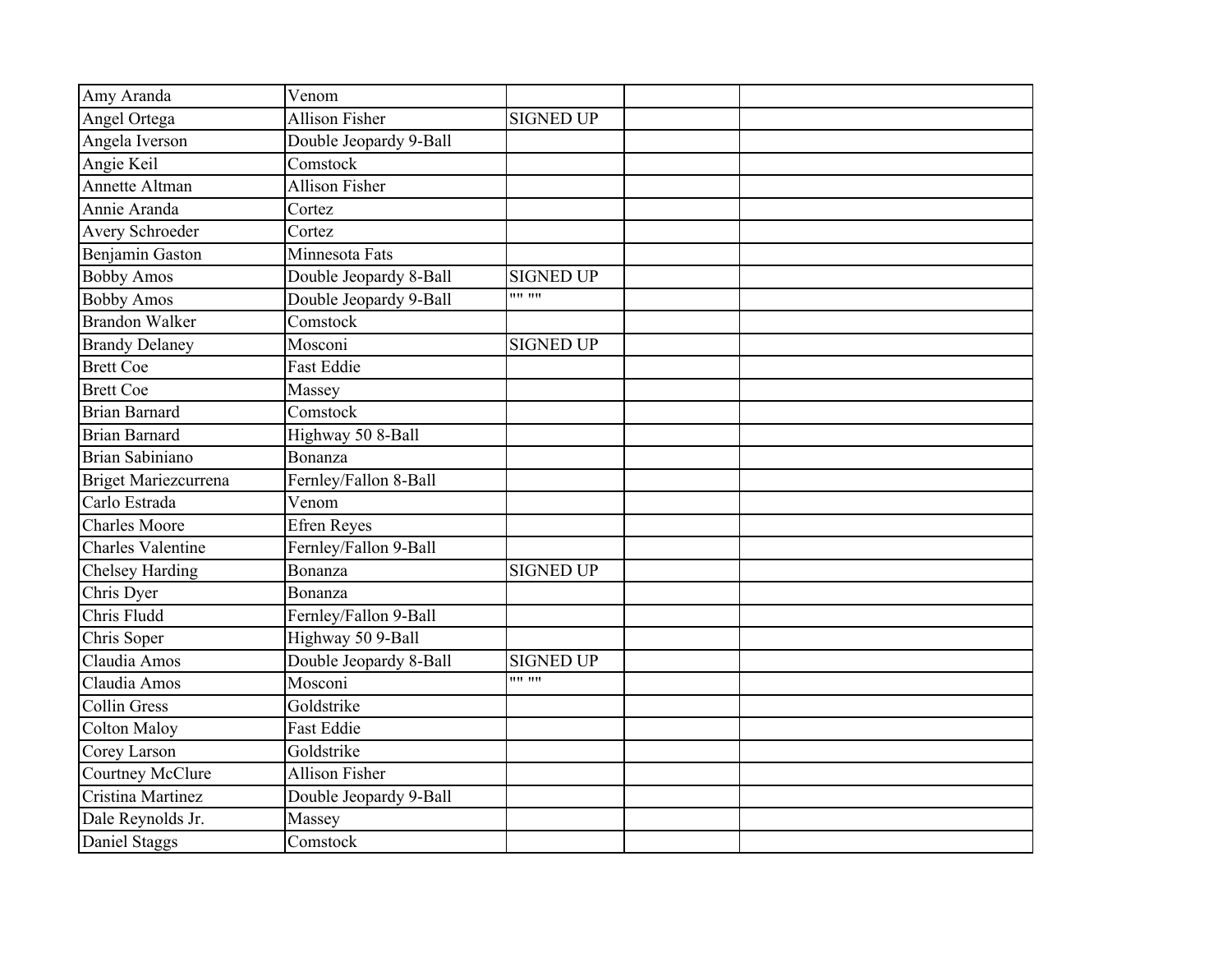| Daniel Staggs         | Mosconi                |                  |  |
|-----------------------|------------------------|------------------|--|
| Danielle Pritchett    | Highway 50 9-Ball      | <b>SIGNED UP</b> |  |
| Danny Hughes          | Fernley/Fallon 9-Ball  | <b>SIGNED UP</b> |  |
| David Crumbley        | Yellowjacket           | <b>SIGNED UP</b> |  |
| Dawn Carter           | Double Jeopardy 9-Ball | <b>SIGNED UP</b> |  |
| Dean Skelley          | Mosconi                |                  |  |
| Dennis Manchester     | Highway 50 9-Ball      |                  |  |
| Deoffrey Manila       | Goldstrike             |                  |  |
| Derek Cecil           | <b>Efren Reyes</b>     |                  |  |
| Devin Skelley         | Comstock               |                  |  |
| Dominic Gill          | Allison Fisher         |                  |  |
| Dominic Gill          | Goldstrike             |                  |  |
| Dominic Gromelski     | Double Jeopardy 9-Ball | <b>SIGNED UP</b> |  |
| Dominic Gromelski     | Fernley/Fallon 8-Ball  | 1111 1111        |  |
| Dorene Murphy         | <b>Efren Reyes</b>     | <b>SIGNED UP</b> |  |
| Doug Urban            | Massey                 |                  |  |
| Doug Urban            | Yellowjacket           |                  |  |
| <b>Dustin Passons</b> | Cortez                 |                  |  |
| Eric Porter           | Double Jeopardy 8-Ball |                  |  |
| Eric Richards         | Comstock               |                  |  |
| Eric Stern            | <b>Allison Fisher</b>  | <b>SIGNED UP</b> |  |
| Erika Keil            | Highway 50 8-Ball      |                  |  |
| Erika Keil            | Mosconi                |                  |  |
| Flavio Miranda        | Cortez                 |                  |  |
| <b>Fred Jones</b>     | Highway 50 8-Ball      |                  |  |
| Gina Gonzalez         | Fernley/Fallon 8-Ball  |                  |  |
| Gina Gonzalez         | Fernley/Fallon 9-Ball  |                  |  |
| Greg Blair            | Cortez                 |                  |  |
| <b>Greg Kelly</b>     | Yellowjacket           |                  |  |
| Hector Olaya          | Venom                  |                  |  |
| Jack De Anda          | Highway 50 9-Ball      | <b>SIGNED UP</b> |  |
| Jaime Olmedo          | Double Jeopardy 9-Ball |                  |  |
| James Blea            | Bonanza                |                  |  |
| James Davis           | Cortez                 |                  |  |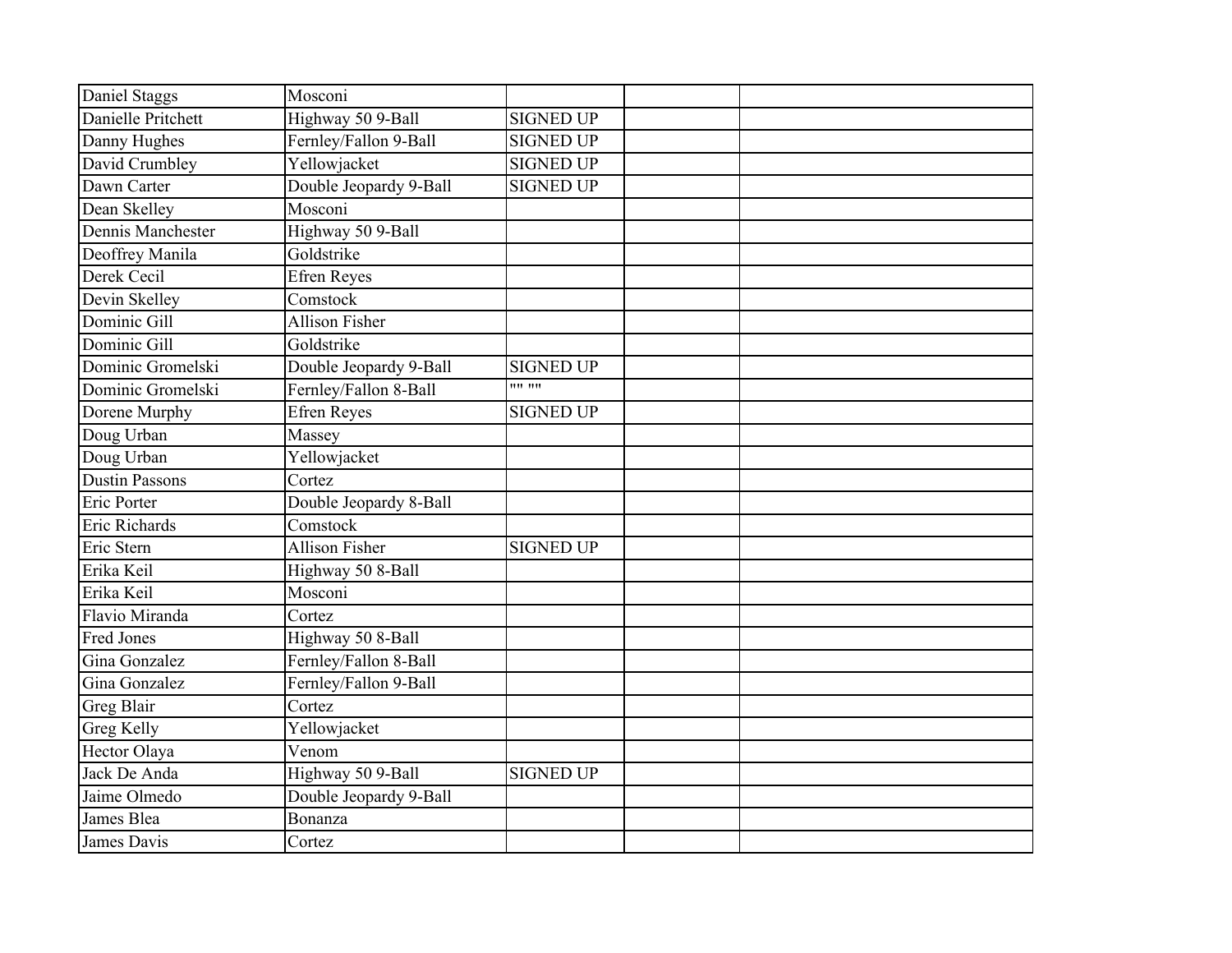| Jason Popevis     | Double Jeopardy 9-Ball |                  |  |  |
|-------------------|------------------------|------------------|--|--|
| Jay Sherman       | Minnesota Fats         |                  |  |  |
| Jayde Look        | Venom                  |                  |  |  |
| Jeff Armbruster   | Fernley/Fallon 9-Ball  |                  |  |  |
| Jeff Bolz         | Double Jeopardy 9-Ball | <b>SIGNED UP</b> |  |  |
| Jenn Mason        | Comstock               | <b>SIGNED UP</b> |  |  |
| Jermall Rutledge  | <b>Allison Fisher</b>  | <b>SIGNED UP</b> |  |  |
| Jerry O'Dell      | Venom                  | <b>SIGNED UP</b> |  |  |
| Jerry Preston     | <b>Allison Fisher</b>  | <b>SIGNED UP</b> |  |  |
| Jillian Trimmer   | Double Jeopardy 8-Ball |                  |  |  |
| Jim Price         | Minnesota Fats         |                  |  |  |
| JJ Jarrett        | Goldstrike             | <b>SIGNED UP</b> |  |  |
| Joe Dawson        | Fernley/Fallon 8-Ball  | <b>SIGNED UP</b> |  |  |
| John Bonnett      | Yellowjacket           |                  |  |  |
| John Kristich     | Minnesota Fats         | <b>SIGNED UP</b> |  |  |
| Jon Proctor       | Fernley/Fallon 8-Ball  |                  |  |  |
| Jorge Martinez    | Yellowjacket           |                  |  |  |
| Joseph Holmes     | Double Jeopardy 8-Ball |                  |  |  |
| Joseph Holmes     | <b>Fast Eddie</b>      |                  |  |  |
| Josue Lemus       | Venom                  |                  |  |  |
| Karla Murcia      | Double Jeopardy 8-Ball |                  |  |  |
| Keith Chelini     | Mosconi                |                  |  |  |
| Kenneth Boblak    | Cortez                 |                  |  |  |
| Kerri Berrey      | Goldstrike             |                  |  |  |
| Kevin Kelly       | <b>Fast Eddie</b>      |                  |  |  |
| Larry Fries       | Massey                 |                  |  |  |
| Leanna Vastano    | Minnesota Fats         | <b>SIGNED UP</b> |  |  |
| Mario Dominguez   | Bonanza                |                  |  |  |
| Mario Mariani     | Double Jeopardy 8-Ball |                  |  |  |
| Markus Ricard     | Highway 50 9-Ball      | <b>SIGNED UP</b> |  |  |
| Marshal Celia     | Fernley/Fallon 8-Ball  |                  |  |  |
| Matilda Hemingway | Comstock               |                  |  |  |
| Matt Conley       | Massey                 |                  |  |  |
| <b>Matt Lewis</b> | Bonanza                | <b>SIGNED UP</b> |  |  |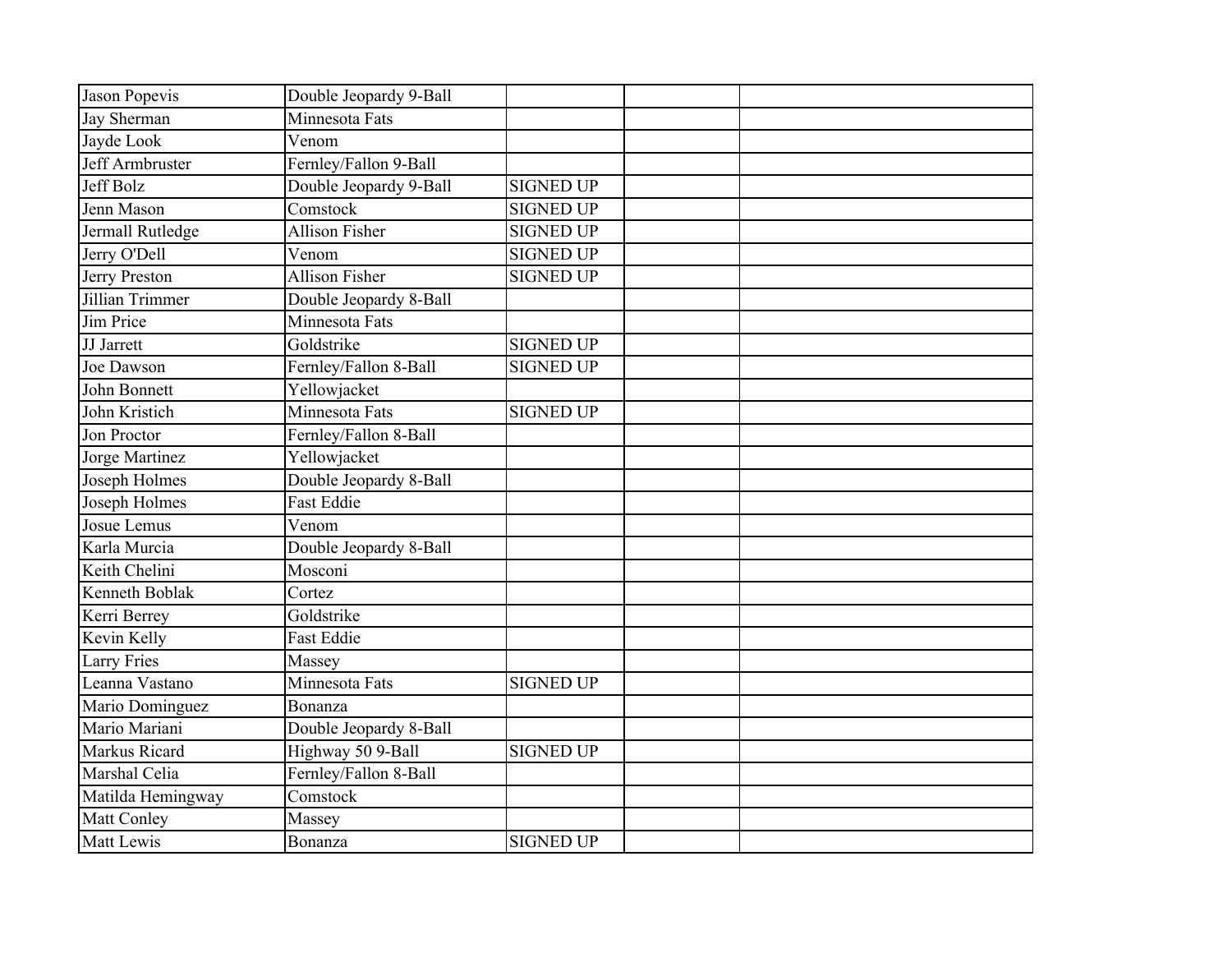| Melbin Murcia     | Goldstrike             |                  |  |
|-------------------|------------------------|------------------|--|
| Melbin Murcia     | Massey                 |                  |  |
| Michael Fath      | Goldstrike             |                  |  |
| Michael Fath      | Minnesota Fats         |                  |  |
| Mikayla Rankin    | <b>Fast Eddie</b>      | <b>SIGNED UP</b> |  |
| Mike Dora         | Highway 50 8-Ball      | <b>SIGNED UP</b> |  |
| Mike Dora         | Highway 50 9-Ball      |                  |  |
| Mike Edmiston     | Comstock               |                  |  |
| Mike Edmiston     | Mosconi                |                  |  |
| Mike Havens       | Highway 50 9-Ball      |                  |  |
| Mike Havens       | Mosconi                |                  |  |
| Mike McKnight     | Fernley/Fallon 8-Ball  | <b>SIGNED UP</b> |  |
| Miriam Wagner     | <b>Efren Reyes</b>     |                  |  |
| Nate Strong       | <b>Bonanza</b>         |                  |  |
| Nate Strong       | <b>Fast Eddie</b>      |                  |  |
| Nate Strong       | Minnesota Fats         |                  |  |
| Nicole Altamirano | Cortez                 |                  |  |
| Nicole Altamirano | Minnesota Fats         |                  |  |
| Norma Glenn-Frye  | Highway 50 8-Ball      | <b>SIGNED UP</b> |  |
| Pat Bently        | Massey                 |                  |  |
| Pat Hogan         | <b>Efren Reyes</b>     |                  |  |
| Paul Gaboriault   | <b>Efren Reyes</b>     |                  |  |
| Pedro Lopez       | Bonanza                | <b>SIGNED UP</b> |  |
| Rachel Withey     | <b>Allison Fisher</b>  |                  |  |
| Ray Maynes        | Double Jeopardy 8-Ball | <b>SIGNED UP</b> |  |
| Raylynn Percy     | <b>Fast Eddie</b>      | <b>SIGNED UP</b> |  |
| Richie Urrutia    | Fernley/Fallon 9-Ball  | <b>SIGNED UP</b> |  |
| Robert Esson      | Cortez                 | <b>SIGNED UP</b> |  |
| Robert Mull       | Fernley/Fallon 8-Ball  |                  |  |
| Robert Riddervold | Goldstrike             |                  |  |
| Roger Alther      | Mosconi                |                  |  |
| Romel Tolentino   | <b>Fast Eddie</b>      |                  |  |
| Ross Chapman      | Highway 50 9-Ball      | <b>SIGNED UP</b> |  |
| Sam Chavez        | Fernley/Fallon 9-Ball  | <b>SIGNED UP</b> |  |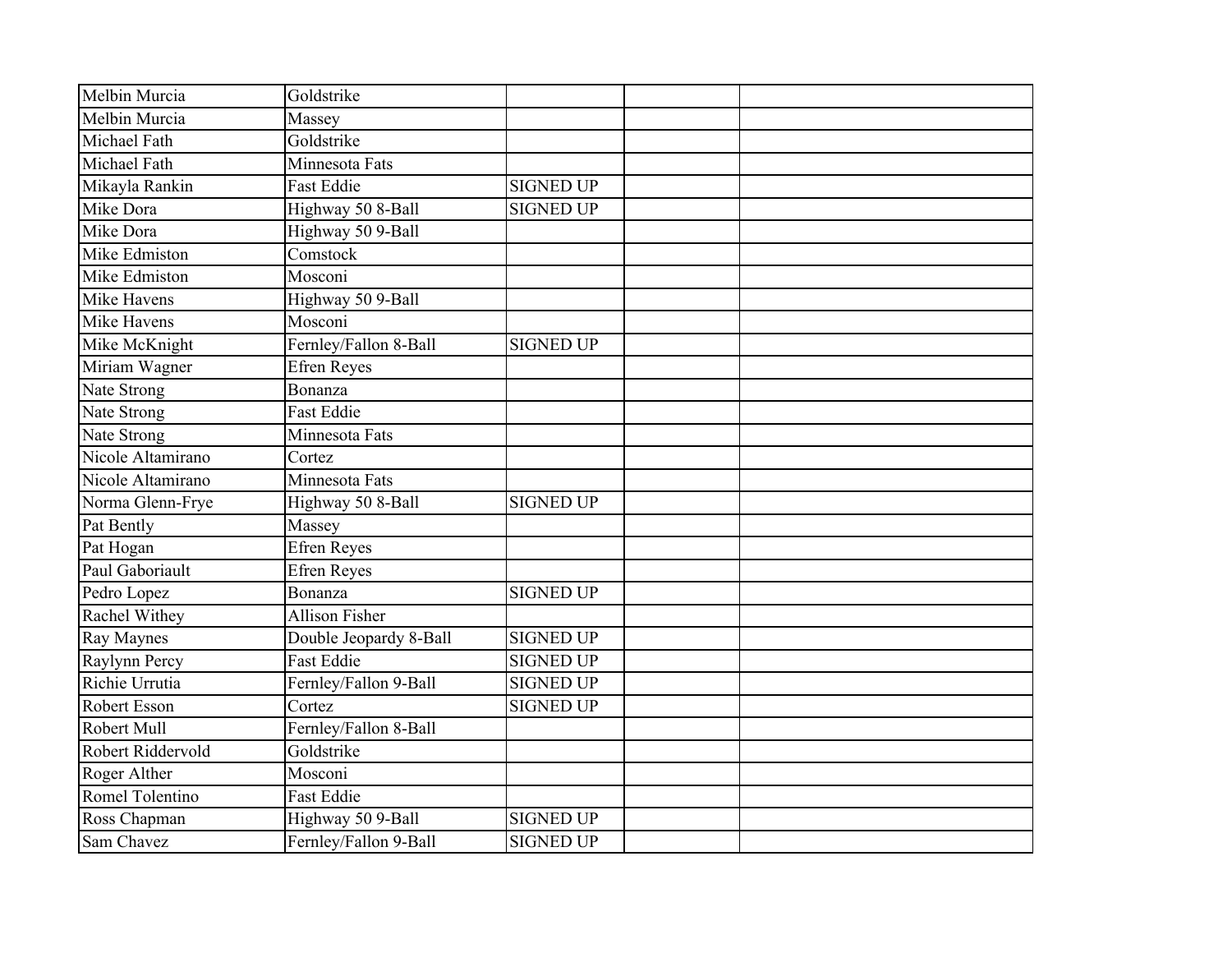| <b>Saul Ruelas</b>    | Highway 50 8-Ball      | <b>SIGNED UP</b> |  |
|-----------------------|------------------------|------------------|--|
| <b>Scott Barker</b>   | Highway 50 8-Ball      |                  |  |
| Shane O'Rourke        | Fernley/Fallon 9-Ball  |                  |  |
| Shannon Tornbom       | Bonanza                |                  |  |
| Shannon Tornbom       | <b>Fast Eddie</b>      |                  |  |
| Shay Eluyera          | Fernley/Fallon 8-Ball  |                  |  |
| Sheri Jay             | Yellowjacket           |                  |  |
| Shyann Kentopp        | Double Jeopardy 9-Ball |                  |  |
| Sil Mendoza           | Efren Reyes            |                  |  |
| <b>Steve Bennett</b>  | Venom                  |                  |  |
| <b>Steve Lewis</b>    | Yellowjacket           |                  |  |
| <b>Steve McGahn</b>   | <b>Efren Reyes</b>     |                  |  |
| <b>Susie Schmitt</b>  | Massey                 |                  |  |
| <b>Sylvester Real</b> | Double Jeopardy 8-Ball |                  |  |
| Tami Kelly            | Yellowjacket           |                  |  |
| <b>Tammy Lubich</b>   | Highway 50 8-Ball      | <b>SIGNED UP</b> |  |
| Terry Lister          | Fernley/Fallon 9-Ball  |                  |  |
| <b>Toby Pitts</b>     | Massey                 |                  |  |
| Tom Crawford          | <b>Efren Reyes</b>     | <b>SIGNED UP</b> |  |
| Tomas Ribera          | Venom                  |                  |  |
| Tony Buholzer         | Yellowjacket           |                  |  |
| Vera Trout            | Highway 50 8-Ball      | <b>SIGNED UP</b> |  |
| Vince Vastano         | Minnesota Fats         | <b>SIGNED UP</b> |  |
| Zeke Cole             | <b>Allison Fisher</b>  |                  |  |
|                       |                        |                  |  |
|                       |                        |                  |  |
|                       |                        |                  |  |
|                       |                        |                  |  |
|                       |                        |                  |  |
|                       |                        |                  |  |
|                       |                        |                  |  |
|                       |                        |                  |  |
|                       |                        |                  |  |
|                       |                        |                  |  |